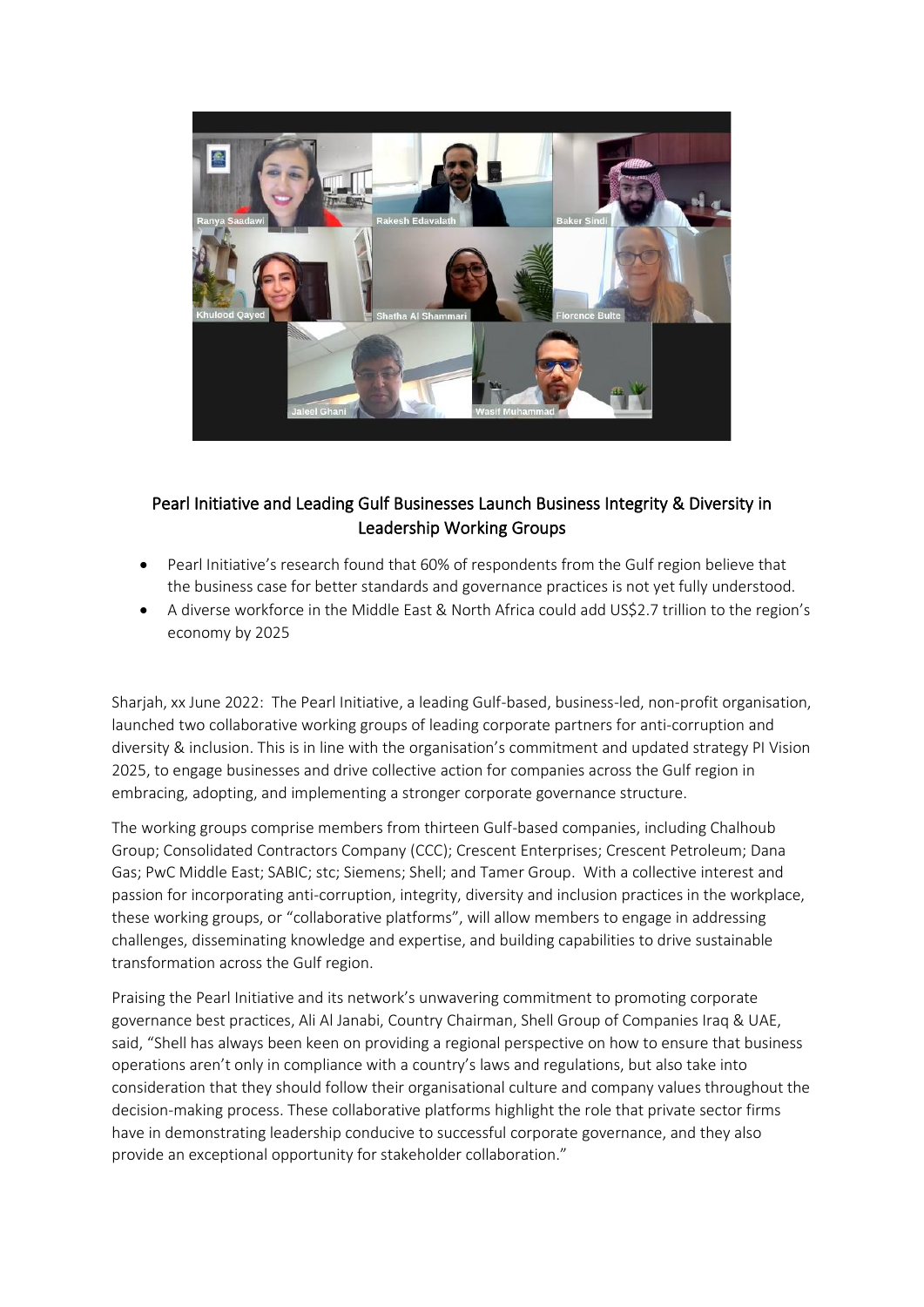The corporate members will explore the vision, challenges, and opportunities of implementing effective anti-corruption, integrity and diversity practices in the workplace: from setting up policies, procedures and structures to facilitating active engagement and impact.

Research shows that closing the gender gap in the workforce in the Middle East and North Africa, including the Gulf region, could add [US\\$2.7 trillion](https://www.ssga.com/library-content/pdfs/insights/gender-diversity-on-boards-in-gcc-countries.pdf) to the region's economy by 2025. Commenting on diversity and its role in achieving business sustainability, Shatha Al-Shammari, Specialist HR Business Partner at SABIC, shared, "It is very important for businesses in the private sector to look at diversity as a strategy that has got to be integrated within all company policies and processes including talent acquisition, talent management and talent development processes. Hence, the focus first and foremost should be on targeting the right candidates that enhance the organizations' diversity strategy. All while keeping in mind that the true essence of achieving diversity and inclusion is giving equal opportunity to all employees in the workplace and potential candidates on the job market."

Globally, anti-bribery legislation is gaining traction; however, [a recent survey](https://www.pearlinitiative.org/wp-content/uploads/2021/11/At-a-Glance-Anti-Corruption-Good-Practice.pdf) found that 60% of business leaders in the Gulf region believe that the business case for better standards and governance practices is not yet fully understood. Commending the launch of the working group, Jaleel Ghani, General Manager, Corporate Ethics & Compliance at stc, said, "The launch of the "Anti-Corruption Best Practices Programme Working Group" will help bring great minds together, for each of them will get the chance to share their own unique experiences and journeys in developing holistic anticorruption structures and processes that are aligned with the needs of the company. Integrity is a cultural transformation, but the focus has long been on setting policies and enforcing compliance without providing the required training and education that explains the why, or in other words, the intent behind these policies and how they reflect the company's core values."

Through various activities within the Anti-Corruption and Diversity and Inclusion working groups will play a pivotal role in developing corporate governance practices in the region. These collaborative platforms will act as the Pearl Initiative's reference group, showcasing best practices and demonstrating the impact that companies across the Gulf can expect to accomplish by implementing corporate governance and integrity practices.

In June 2022, the Pearl Initiative will host an exclusive event in Riyadh, Saudi Arabia, featuring members of the working groups. Experts from leading Saudi companies will lead the discussion and showcase their journey, insights and practical know-how on current structures and policies they implemented to drive business integrity and achieve diversity and inclusion in the workplace. To learn more and register your interest to attend, visit: [https://www.pearlinitiative.org/events/.](https://www.pearlinitiative.org/events/)

-Ends-

## Notes to Editors

## About the Pearl Initiative

The Pearl Initiative is the Gulf region's leading independent, non-profit organisation working to promote the business case for a corporate culture of accountability and transparency. The organisation was established in 2010 by regional business leaders in cooperation with the United Nations Office for Partnerships. The Pearl Initiative is the only private, non-profit Gulf business network to receive special consultative status from the United Nations Economic and Social Council.

The Pearl Initiative runs a series of corporate governance-related programmes, including Anti-Corruption Best Practices, Diversity in Business Leadership, Governance in MSMEs, Governance in Family Firms, Governance in